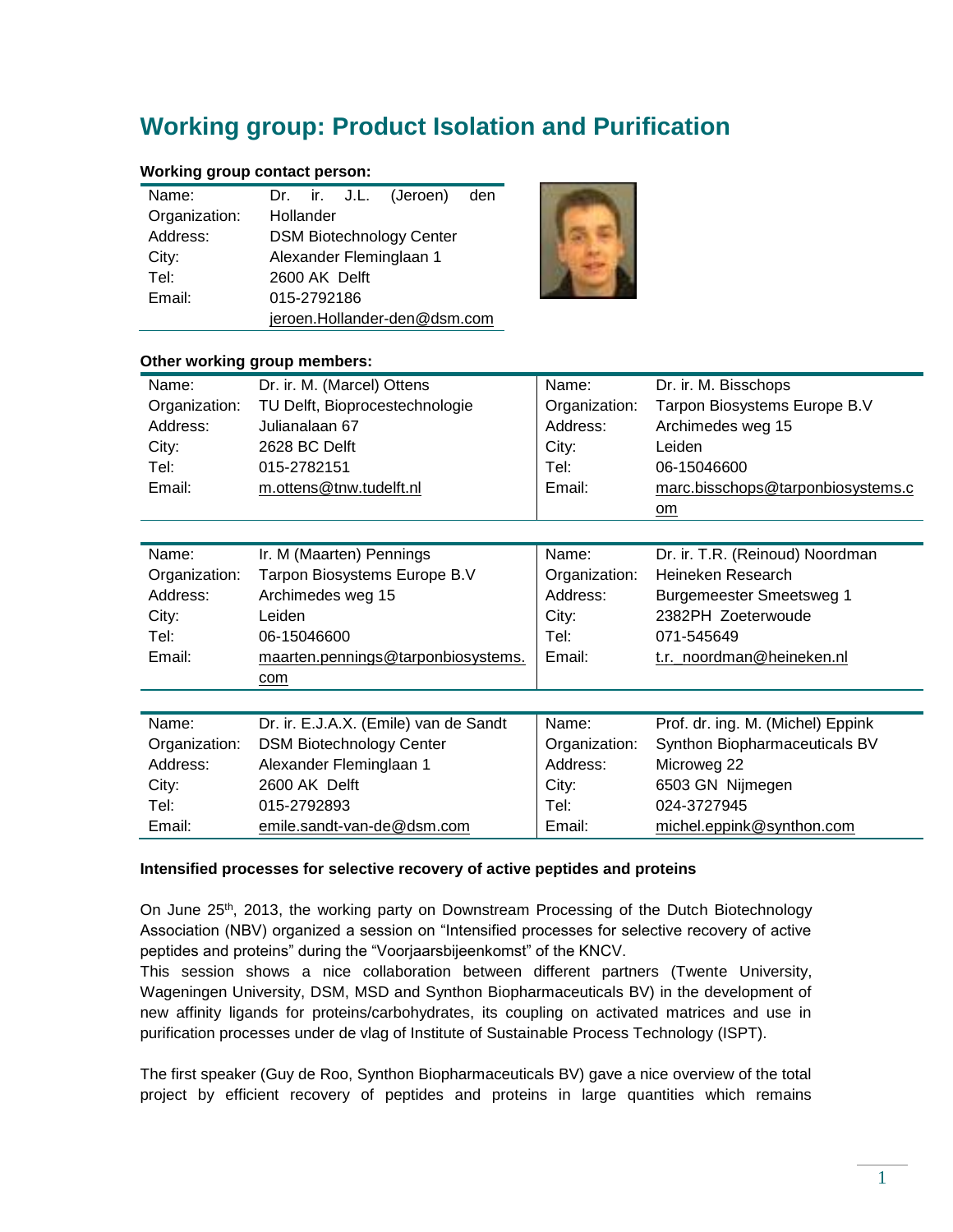challenging and expensive in industrial food and biotechnology applications. Current technologies are reaching their limits with regard to throughput. The aim is to develop an efficient and costeffective separation technology for active biomolecules from complex process streams such as fermentation broths and food waste streams. The combination of affinity chromatography in combination with membrane technology could allow selective, fast and cheap processing without pressure build-up. In this session the following three topics will be discussed.

The second speaker (Serve Kengen, Wageningen University) talked about phage display technology developing a stable ligand that can be used for industrial affinity separations. The new scaffold protein was prepared by a phage display technology by using e.g. the  $\beta$ -glucanase (LamA) protein from the hyperthermophile *Pyrococcus furiosus*. LamA is a thermostable protein able to bind a sugar. The protein is engineered such that it captures proteins in industrial applications. A large library of these scaffold proteins were prepared and screened for binding to target compounds. Fine tuning was performed by loop arrangements to improve the structure of the ligands. These scaffold proteins can then be covalently coupled to a certain matrix (e.g. resin beads or membranes) and used to isolate a target product from a fermentation stream. Candidate ligands were screened for binding, characterized and coupled to resin beads.

The third speaker (Willem van Berkel, Wageningen University) talked about (non)-specific coupling technologies.

The engagement of highly selective affinity proteins is a common approach to purify (bio-) molecules. Using immobilized antibodies to purify target proteins are among the first examples. However, using antibodies in affinity chromatography has several disadvantages, such as reduced chemical stability of the antibody, and high costs of preparing the affinity matrix. Based on the principle of high ligand selectivity, new affinity separation techniques are being developed, using thermostable proteins as affinity scaffolds. Hyperthermostable proteins are beneficial for many applications in biotechnology and related fields, mainly because of their thermal, chemical and structural stability. In this study, a general method is developed to immobilize a thermostable enzyme on a bead, resulting in high loading capacity and a functionally intact and stable biocatalyst. Different immobilization strategies and beads were compared, using a thermostable endo-β-1,3-glucanase as a show case.

The fourth speaker (Guy de Roo, Synthon Biopharmaceuticals BV) in the absence of Dimitrios Stamatialis (Twente University) talked about Mixed Matrix Membrane Technology (MMM) which consists of functionalized particles incorporated into a polymer support.

The project focused on: A) Particle Modification and Characterization: For the immobilization of ligands specific particles were used and the accessibility of these ligands to the target molecules (proteins, sugars) is a crucial element of this research. To achieve high accessibility and high throughput; B) Selection of polymer matrix material: Identifying the porous support material whereby different polymers were tested such as polyethersulfone (PES), cellulose acetate (CA) and polyethylene vinyl alcohol (EVAL) and the best one selected for the application; C) Mixed Matrix Material Preparation: In this task fiber membranes containing the functionalized particles dispersed in the porous support structure were prepared. The dispersion step should not influence the particle properties and the particle should not interact with the structure forming polymer but should be freely accessible. All those issues were systematically studied; D) Membrane testing in model applications: In this task the developed MMM were evaluated in model / target applications.

Overall the session attracted 25 interested persons mainly from different institutes.